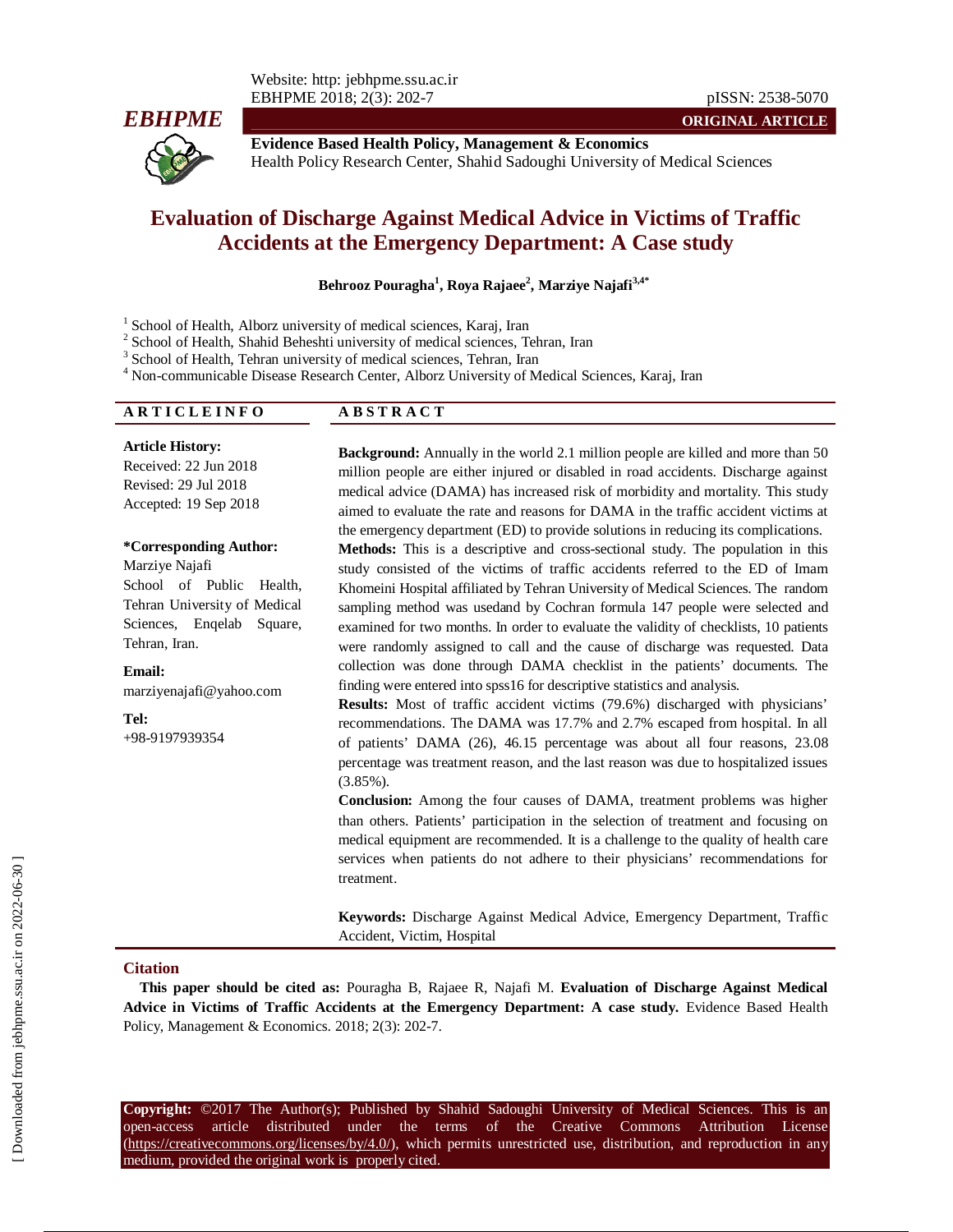ischarge against medical advice (DAMA) has been a prevalent and common problem for health care providers. The patient chooses to leave the hospital before the physician's recommendation to discharge(1). The Patients who discharge against medical advice probably still need further care and treatment. After DAMA and lack of follow-up care, most of these patients are at increased risk of morbidity and mortality (2, 3). The average of DAMA is about 1–2%, and these patients' potential to suffer adverse health outcomes is of major concern (4). D

Between 2002 to 2011, in the U.S., more than 338,000 inpatient hospitalizations were discharged against medical advice each year, with a 1.9% average annual increase in prevalence over the decade. The predictors of DAMA are, including lack of health insurance, male sex, region, younger age, race.ethnicity, income, primary diagnosis, severity of illness, hospital location.type and size, psychiatric illness, and drug or alcohol abuse (5, 6).

Several studies in various settings in some departments, including Emergency Department (ED) have also shown that readmission rates of the patients discharged AMA are much higher than their counterparts discharged with approval (6). In Sayed's study, patients who left against medical advice (AMA) after the first visit were mainly seen by an emergency medicine specialist (40%) or an internal medicine specialist (42.9%) (7). The percentage of DAMA is one of the indicators in assessing the quality of emergency services in Iran (8).

Ending a hospitalization prematurely can have implications for evaluation and resource utilization system. DAMA is likely to result in greater subsequent utilization, including more return visits, and perhaps greater costs for the subsequent care of an initially inadequate treatment condition. If hospital care is incomplete, the patient may continue to be ill and readmitted. Overall costs of caring for these patients over time may be higher than patients who leave the hospital with medical recommendation. Therefore, preventing DAMA is likely to benefit both patients and health systems (9, 10). The health worker feels distressed and powerless when patients choose suboptimal care; moreover,disagreement over a DAMA can cause patient-physician and intra team conflict (11).

Studies reported that DAMA rate was higher than other countries and the major subject was about patient issue and the ED had higher DAMA rate than other units (in a mental hospital was 3 and in the ED 20%) (12). The ED is the entrance for the traffic accident victims to the hospital to receive care and treatment.The staff in this section guarantee to admit the patients to the ED and provide brisk treatment (13). Healthcare systems in the world are trying to bring down the due-to-accident deaths by establishing emergency centers (14).

Annually 2.1 million people are killed and more than 50 million people are either injured or disabled in road accidents in the world; 85% of deaths and 90% of handicaps occur in middle and low-income countries (15). The WHO has reported that in 2012 injuries or traumas were the third cause of death (due to road accidents) which comprise 8.1% of all the deaths in the country (16).

In various studies, the patients' medical records were recommended (17, 18) to assess discharge with personal satisfaction and to formulate plans to reduce or prevent it. Therefore, this study aimedto evaluate the reasons for DAMA in the traffic accident victims who have high rates of mortality and morbidity in Iran by evaluating patients' records.

#### **Materials and Methods**

The population of this descriptive and crosssectional study consisted of traffic accident victims referred to the ED of Imam Khomeini Hospital in 2015. The average number of the casualties admitted in the ED was 120 people per month. The sampling method was random and by using the Cochran formula the sample capacity was calculated to be 147 people for two months.

Data collection was done through patients' documents in hospital. Data collected by completing the realized checklist filed in patients'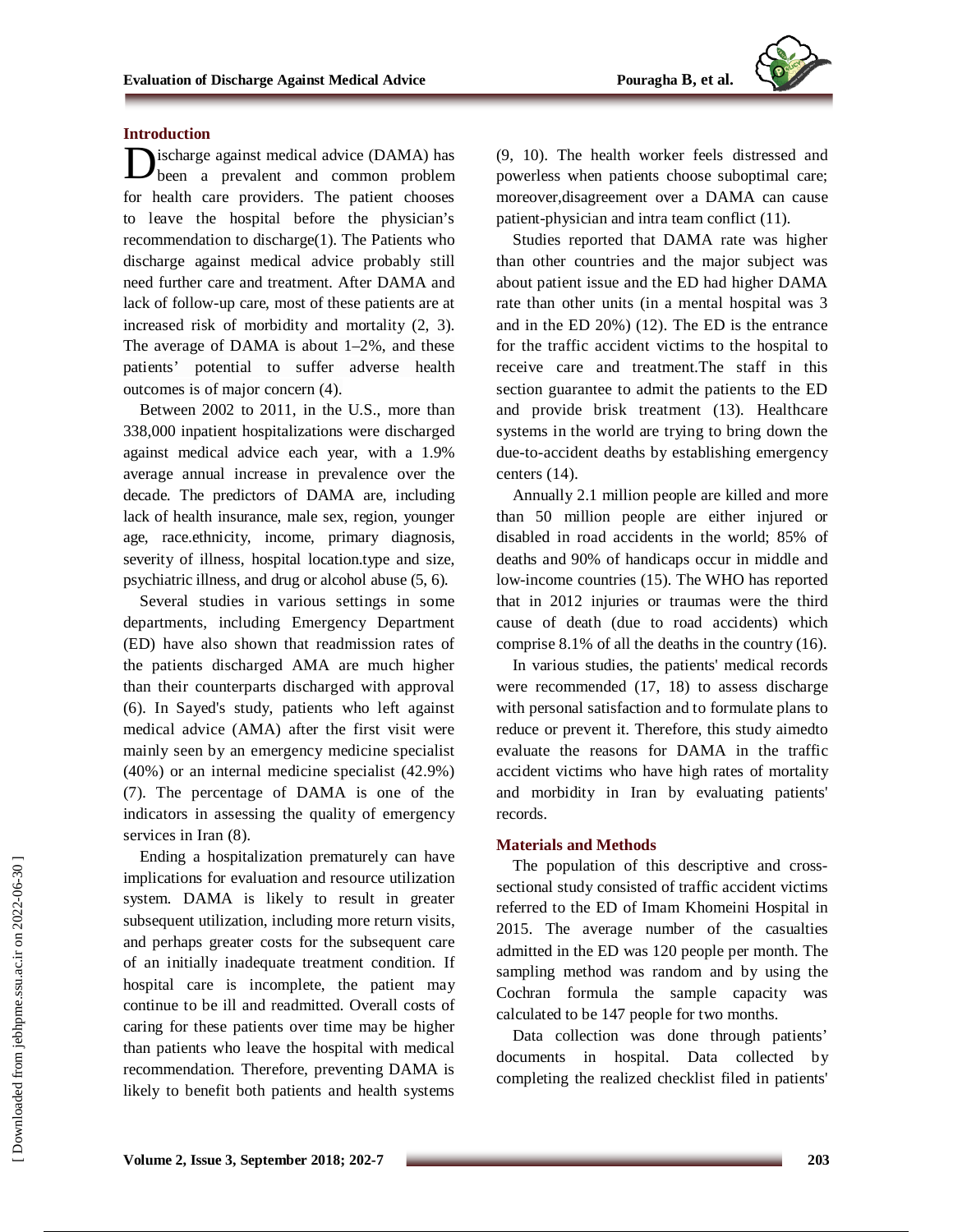

documents . The checklist contained patients' demographic information (namely age, gender, marital status) and specific data, such as the type (DAMA, escape, with a physician's recommendations) and reasons of DAMA, including hospitalized problem, treatment, personal, relations with health workers (physicians, nurses and other workers in the hospital).

In order to evaluate the validity of checklists, 10 patients were randomly assigned to call and the cause of discharge was requested. The call number of the patients was extracted from the document and the researcher personally contacted with them. Their reasons were consistent with the reason given in the patients' document. The finding were entered into spss16 for descriptive statistics and analysis. In addition, this study was approved by the ethics code IR.SBMU.PHNS.REC. 1394.20 in Shahid Beheshti University of Medical Sciences. To investigate the patients' documents, coordination with the ED manegement and hospital management was necessary and a written letter from was received and the researchers emphasized the principle of confidentiality of the data. The telephone call time to the patient was explained by the purpose of the study and the confidentiality of the patients' name.

This study was conducted with the ethical code of IR.SBMU.PHNS.REC.1394.20 in Shahid Beheshti University of Medical Sciences.

## **Results**

Overall in the ED of Imam Khomeini Hospital, 147 patients were studied and their demographic information are given in Table 1.

For the variety of gender, out of 147 studied patients, 38.8% of whom were female and the rest(90 patients) were male. For the variable of age 12.9% of all the patients were under 20, 47.6% of them were between 20 and 40, and the rest were above 40. For the marital statue, 33.3% of the paitients were single (table1).

Table 2 reveals that most of traffic accident victims (79.6%) discharged with physicians' recommendations, 17.7% of them discharged AMA and 2.7% escaped from hospital.

Table 3 shows that in all patients discharged AMA (26), 46.15%was about all four reasons, 23.08%was for treatment reason, and the last reason was hospitalized issue (3.85%).

The patients' remarks during a telephone call were in line with the information contained in the patients' documents**.**

| Demographic variable |           | <b>Number</b> | Percentage |
|----------------------|-----------|---------------|------------|
| Gender               | Female    | 57            | 38.8       |
|                      | Male      | 90            | 61.2       |
| Age                  | $<$ 20    | 19            | 12.9       |
|                      | 21-40     | 70            | 47.6       |
|                      | $41 - 60$ | 47            | 32.0       |
|                      | >61       | 11            | 7.5        |
| Marital status       | Single    | 49            | 33.3       |
|                      | Married   | 98            | 66.7       |
| Total                |           | 147           | 100        |

**Table 1.** The Distribution of Patients in Terms of Demographic Variables

**Table 2.** The distribution of Type of Discharge Variable

| <b>Type of discharge</b>          | <b>Number</b> | <b>Percentage</b> |
|-----------------------------------|---------------|-------------------|
| With a physician's recommendation | 117           | 79.6              |
| <b>DAMA</b>                       | 26            | 17.7              |
| Escape                            |               | 2.7               |
| Total                             | 147           | 100               |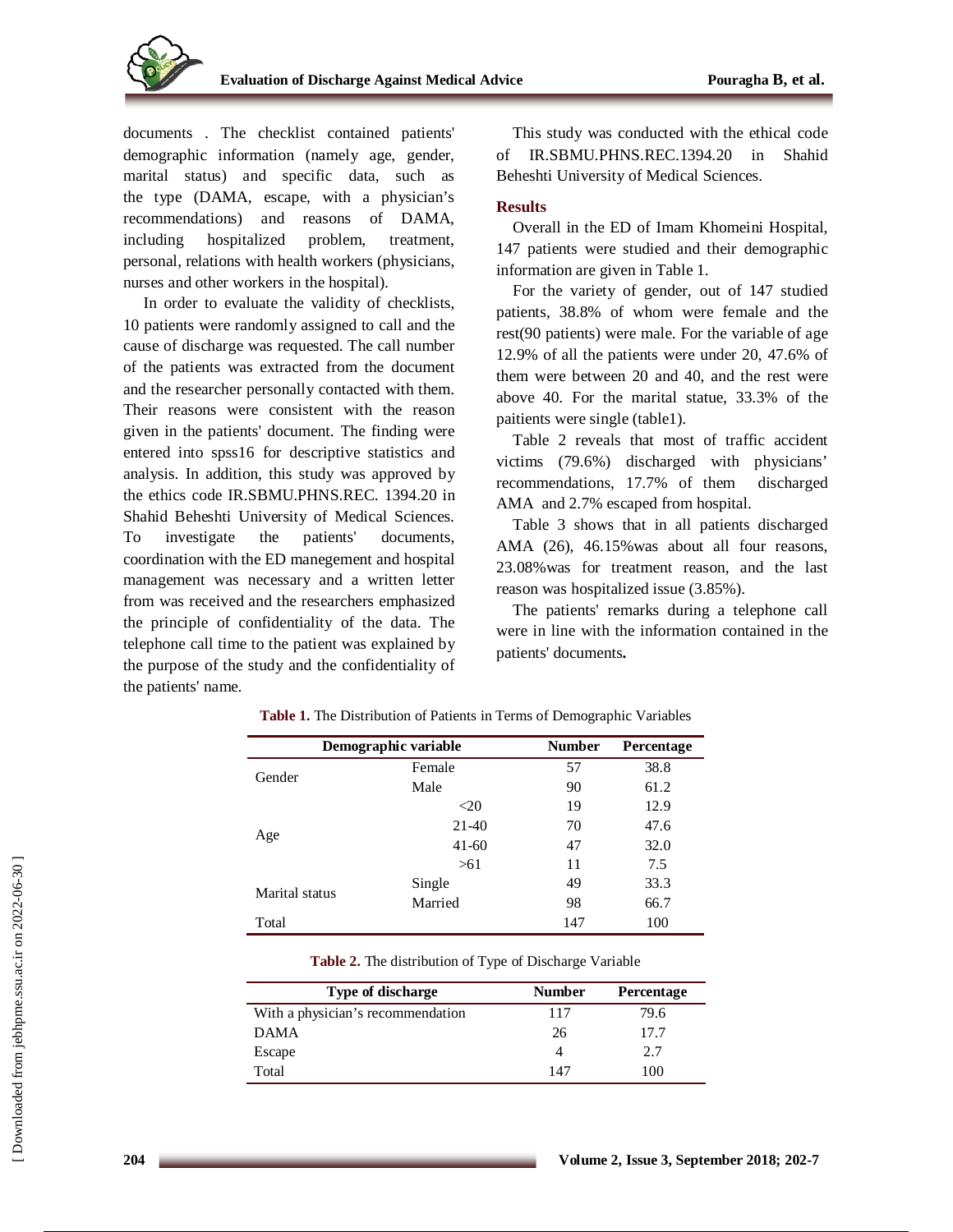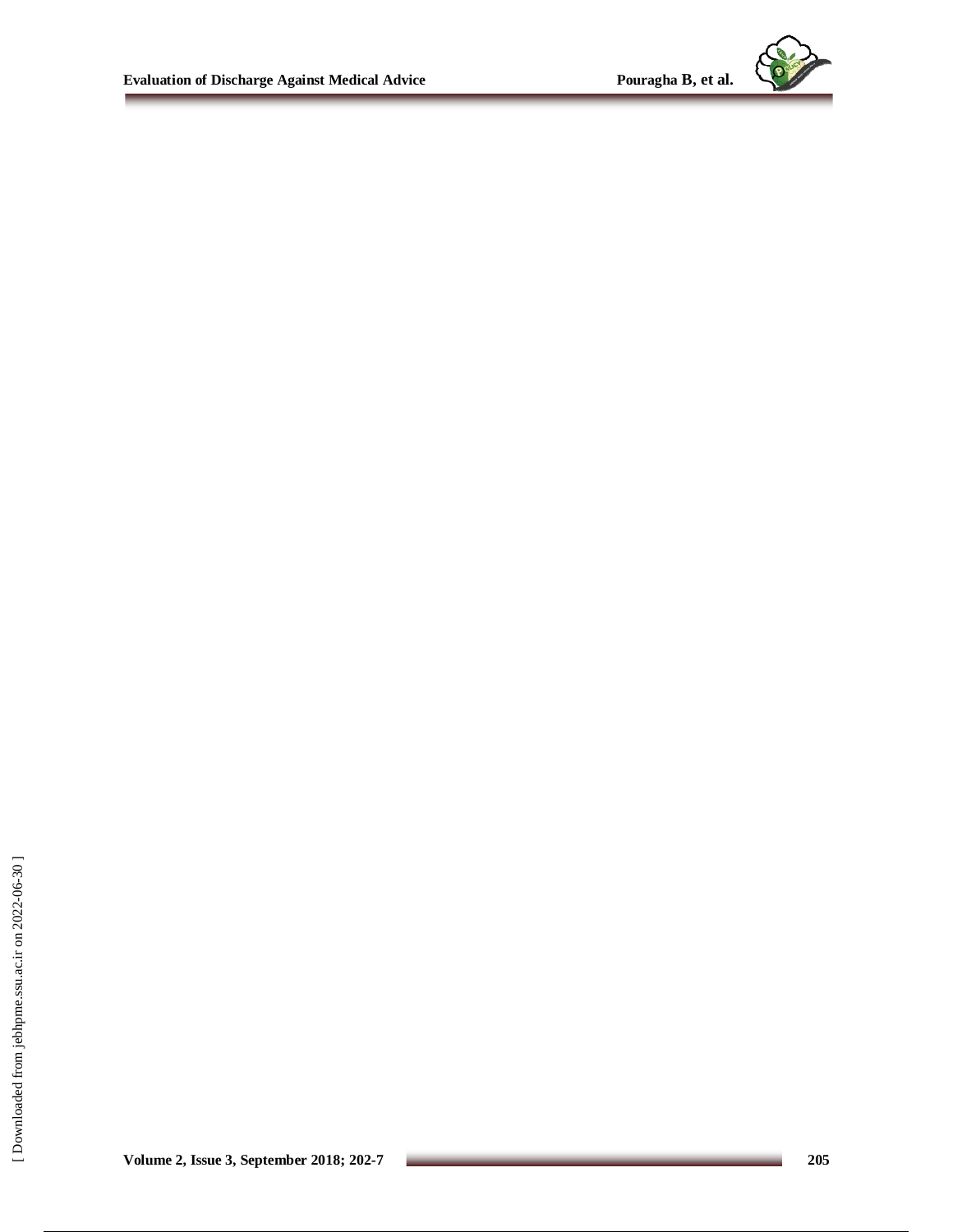| <b>Table 3.</b> The Distribution of Reason of DAMA Variable |               |            |  |
|-------------------------------------------------------------|---------------|------------|--|
| <b>Reason of DAMA</b>                                       | <b>Number</b> | Percentage |  |
| Hospitalized                                                |               | 3.85       |  |
| Treatment                                                   | 6             | 23.08      |  |
| Personal                                                    | 4             | 15.38      |  |
| Relations with health worker                                | 3             | 11.54      |  |
| All of reason                                               | 12            | 46.15      |  |
| Total                                                       | 26            | 100.00     |  |

## **Discussion**

This study aimed to evaluate the DAMA in traffic accident victims referred to the ED of Imam Khomeini hospital of Tehran. The percentage of DAMA was 17.7which is less than the result of the study at a hospital in Khoy city with 6.82% DAMA of all inpatients and 19.65% of all outpatients in the ED (19), as well as Asady's study (31.4%) (20), Shiriani's study (20.2%) (21). In a study in the U.S., out of 104,566 documented ED visits, 1.1% of patients disdharged AMA (22). Rangraz et al. indicated that DAMA rate was higher than other countries; moreover, the major subject was about patients' problem and it was higher in the ED than other units (12). The rate of DAMA in the current study may be due to the fact that traffic accident victims did not refer to the hospital with their choice. As soon as a relative improvement prefers to be transferred to other hospitals or to a hospital near their neighborhood and Continue treatment with their trusted doctors. However, in this study, the DAMA rate in the ED was better than the same studies in Iran.

In the present study, most people discharged with personal satisfaction, declared the reasons for leaving the hospital for all four factors (reasons for hospitalized, reasons for treatment, personal reasons and relation with employees). After that, most of the reasons for the treatment issue were mentioned. The reasons for treatment are including choice of treatment type and related problems. The last reason was the relationship with health workers. Ashrafi et al. indicated that among the causes of DAMA, the high rates were related to personal problems and going to other centers, and the lowest level was related to dissatisfaction with the physician (23). In the study of Mokhtari et al.,

the most important reason for discharging was prolongation of hospital stay. Other reasons were listed as feeling better, tending to stay in the hospital medical center, denial of treatment, dissatisfaction with the physician, lack of facilities, dissatisfaction with the service provider and end stage of the patient (19). Accordingly, in various studies, the least reason for DAMA is the patient's relationship with the health worker and dissatisfaction of them, that is in line with the present study.

In this study, 2.7%of patients escaped of the ED. In a study in Hong Kong, patients' escape of inpatient unit was about 0.3%(24). Studies mentioned that the rate of escape from ED of hospitals was higher than other departments (25). In some studies, patients' scape is one of DAMA; however,they were separately calculated in this study.

Financial issues (26) and lake of insurance (5) were among the reasons in other studies for DAMA; however,traffic accident victims are free of charge. Therefore, other reasons for DAMA are more important than financial issues.

## **Conclusion**

Among the four causes of DAMA, treatment problems were more important than others. Patients' participation in the selection of treatment and focusing on the medical equipment is recommended. It is a challenge to the quality of health care services when patients do not adhere to their physicians' recommendations for treatment.

## **Acknowledgments**

Thanks are owed to the hospital and ED managers who cooperated with the authores in conductng this study.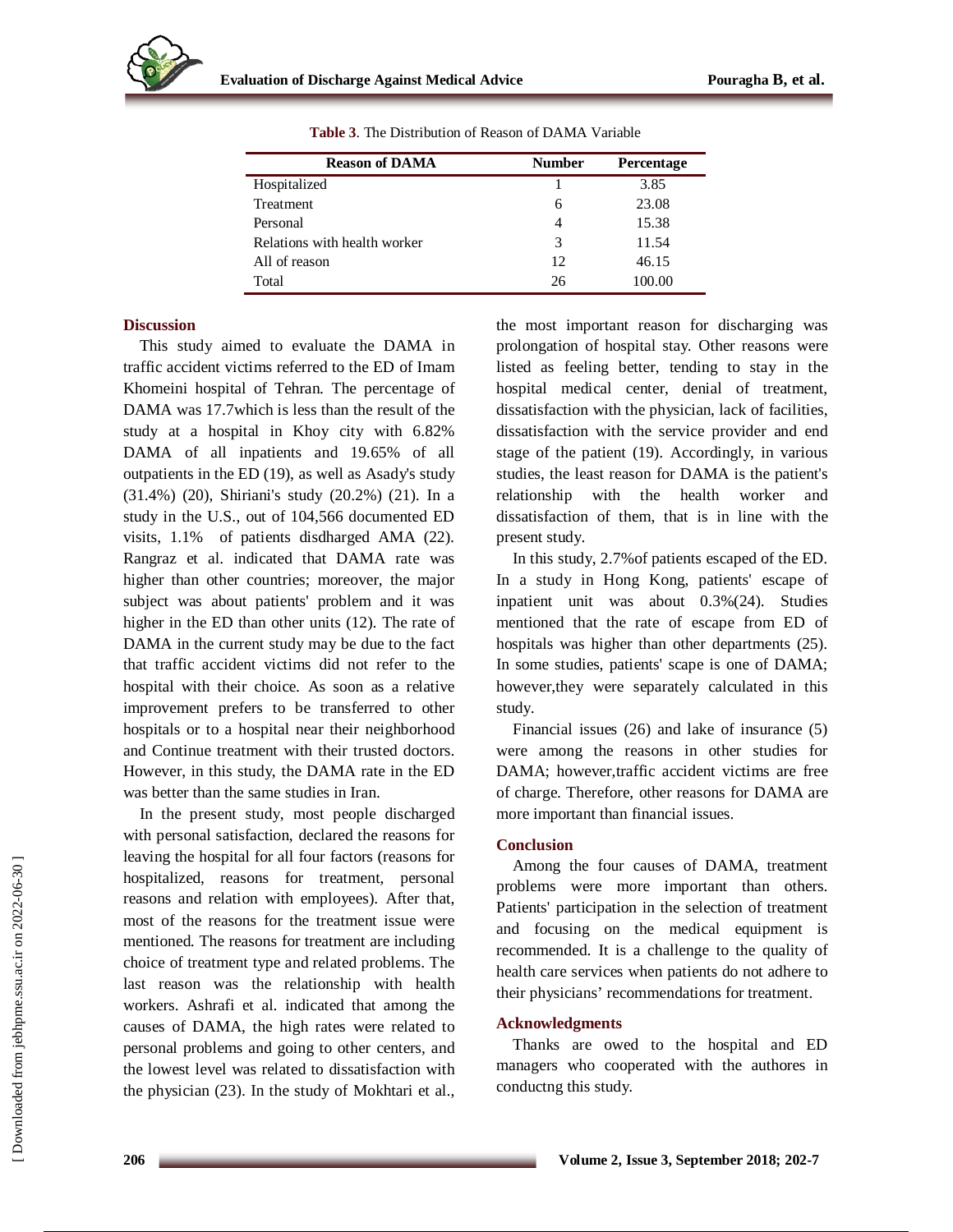

# **Conflicts of Interest**

There is no conflict of interest to be declared.

## **Authors' contributions**

Najafi M Designed research; Najafi M and Rajaee R Conducted research And Gathering data;

# **References**

- 1) Karimi SAP, Saravi BM, Farahabbadi EB, Zamanfar D, Fallah M, Abokheily MA. Studying the Rate and Causes of Discharge Against Medical Advice in Hospitals Affiliated to Mazandaran University of Medical Sciences. Mater Sociomed. 2014; 26(3): 203-7. Epub 2014 Jun 21 doi:10.5455.msm.2014.26.203-207.
- 2) Youssef A. Factors associated with discharge against medical advice in a Saudi teaching hospital. Journal of Taibah University Medical Sciences. 2012; 7(1): 13-8.
- 3) Stearns CR, Bakamjian A, Sattar S, Weintraub MR. Discharges Against Medical Advice at a County Hospital: Provider Perceptions and Practice. J Hosp Med. 2017;12(1):11-7.
- 4) Glasgow JM, Vaughn-Sarrazin M, Kaboli PJ. Leaving Against Medical Advice (AMA): Risk of 30-Day Mortality and Hospital Readmission. Journal of General Internal Medicine. [journal article]. 2010; 25(9): 926-9.
- 5) Spooner KK, Salemi JL, Salihu HM, Zoorob RJ. Discharge Against Medical Advice in the United States, 2002-2011. Mayo Clin Proc. 2017; 92(4): 525-35. doi: 10.1016.j.mayocp. 2016.12.022. Epub 7 Mar 11.
- 6) Choi M, Kim H, Qian H, Palepu A. Readmission Rates of Patients Discharged against Medical Advice: A Matched Cohort Study. PLoS One. 2011;6(9):e24459. doi:10. 1371. journal.pone. 0024459.
- 7) Sayed ME, Jabbour E, Maatouk A, Bachir R, Dagher GA. Discharge Against Medical Advice From the Emergency Department: Results From a Tertiary Care Hospital in Beirut, Lebanon. Medicine. 2016; 95(6): e2788.
- 8) Emami Razavi H, Masomi GR, Jalili M, Siyah Tir M. Hospital Emergency departments index

Najafi M and Pouragha B Analyzed data or performed statistical analysis; Najafi M and Pouragha B Wrote the paper. All authors read and approved the final manuscript.

(1): Center of Disaster and Emergency Management.

- 9) Ayed IA. What Makes Patients Leave Against Medical Advice? Journal of Taibah University Medical Sciences. 2009; 4(1):16-22.
- 10) Alfandre D. Reconsidering Against Medical Advice Discharges: Embracing Patient-Centeredness to Promote High Quality Care and a Renewed Research Agenda. Journal of General Internal Medicine. 2013; 28(12): 1657-62.
- 11) Alfandre D, Schumann J. What is wrong with discharges against medical advice (and how to fix them). JAMA. [doi: 10.1001.jama. 2013. 280887]. 2013; 310(22): 2393-4.
- 12) Patients $\hat{a} \in M$  Reasons for Discharge against Medical Advice in University Hospitals of Kashan University of Medical Sciences in 2008. Hakim Health Systems Research Journal. [Original]. 2010;13(1): 33-9.
- 13) Hall TL. Communication quality, patient view of waiting times, and satisfaction in the urban fast track emergency department [D.H.A.]. Ann Arbor: Central Michigan University; 2007.
- 14) Bahadori M, Mirhashemi S, Panahi F, Sh T, Zaboli R, Rezaee M.Structure, process and practices of the emergency unit of hospitals of baqyatallah University of Medical Sciences. J Mil Med. 2008;9(4):257-63.
- 15) Peden M, Scurfield R, Sleet D, Mohan D, Hyder AA, Jarawan E, et al. World report on road traffic injury prevention. Geneva: World Health Organization; 2004.
- 16) WHO, UN-partners. Iran (Islamic Republic of): WHO statistical profilJanuary ; 2015.
- 17) Levy F, Mareiniss DP, Iacovelli C. The Importance of a Proper Against-Medical-Advice (AMA) Discharge: How Signing Out AMA May